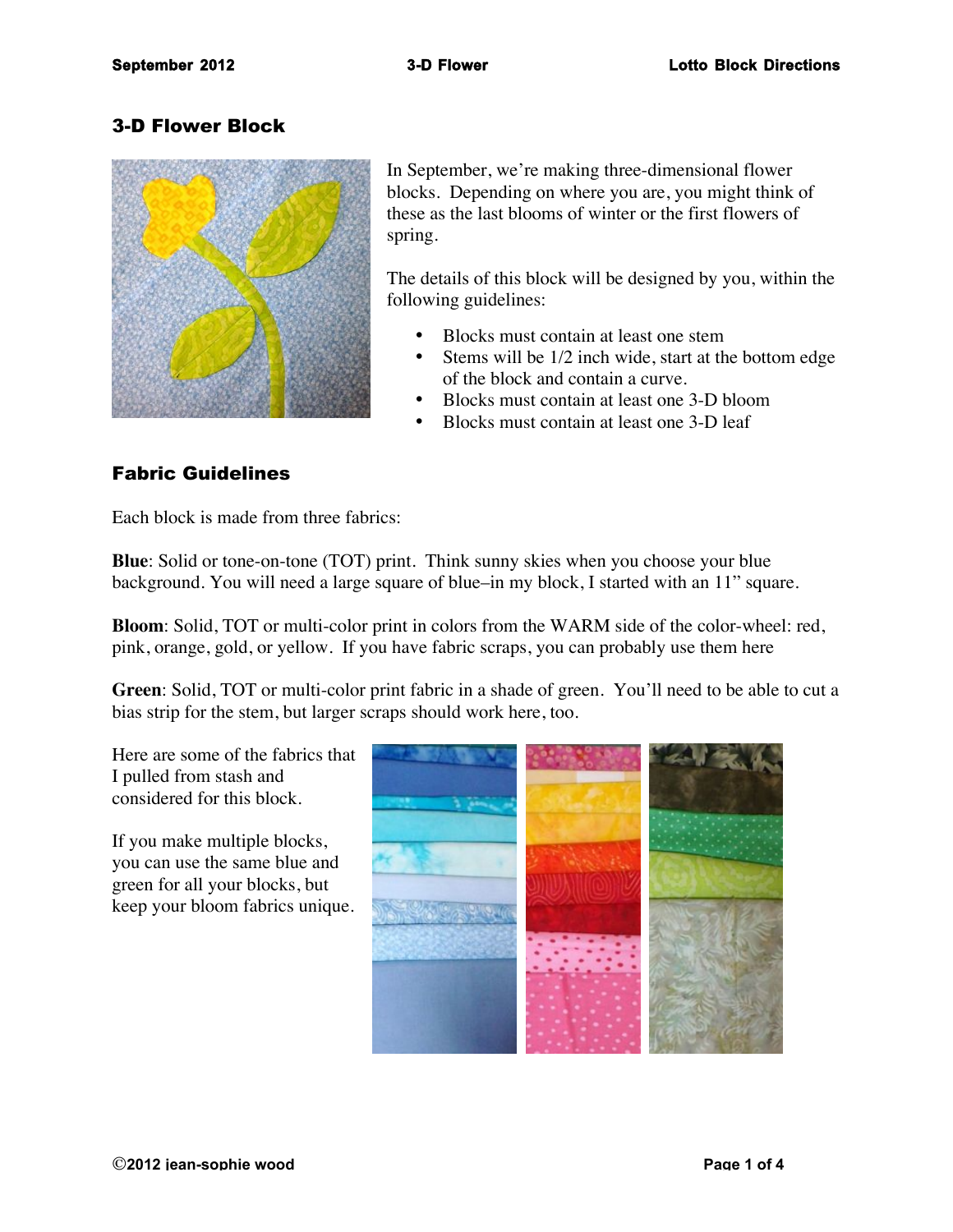# Block Directions

## CREATE THE PROPORTIONS OF YOUR BLOCK

Start with a square of blue background. I started with an 11" square. After you make a block or two, you'll know what works for you, but I recommend that you start with at least a 10 1/2 inch square.

Make a diagonal-ish slice through the block–your bloom will be in the top and your leaf (or leaves) and stem will fit in the bottom.



Cut a 1-inch wide bias stem from green for the stem. This may be sewn into a tube and appliquéd to the block or inserted (à la the Silly String block). I'll post more information about machine appliqué of stems and vines on the Block Lotto site soon. For my sample blocks, I inserted the stem, by first drawing the placement in the background fabric with my rotary cutter.



### ADD THE BLOOM

For the bloom, start with two pieces of fabric, right sides together that roughly fit the space available in the top section of your block. You may use two pieces of the same fabric or different ones–mine are a yellow TOT print and an orangey-gold.

Draw a flower-ish shape, with three lobes, sort of like a mitten with two thumbs. Note that there is flat space along the bottom edge between the start and end of your line.

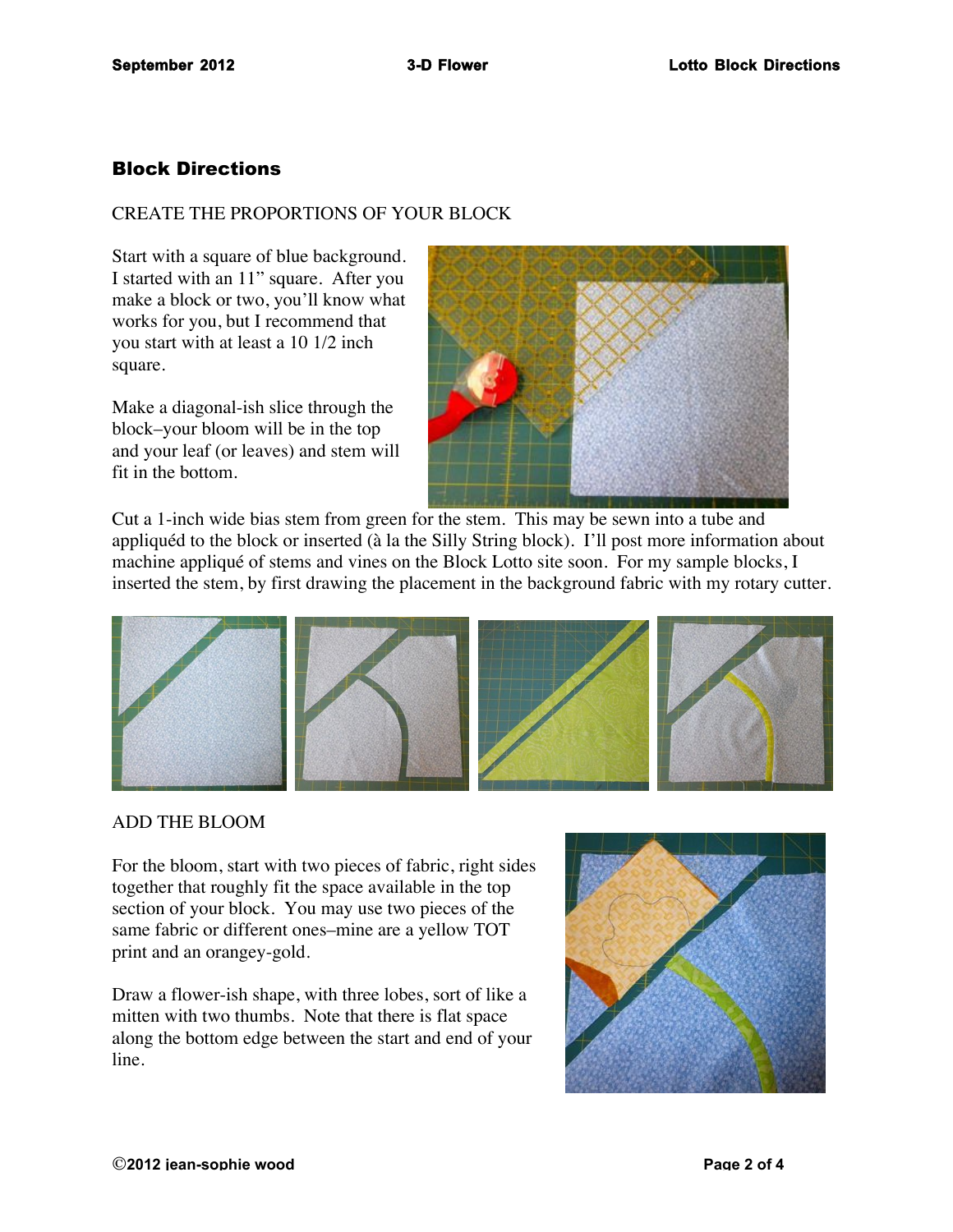Take the two bloom fabrics to the sewing machine and stitch along the line. Trim the bloom, leaving a 1/4-inch allowance. Clip into the seam allowance at any inside curves to make it easier to turn.

Turn your bloom right sides out and press. Check placement on the block.

Leaving the bloom inserted in the seam, sew the block back together. The bloom will be attached in the seam and otherwise free. We'll leave them like this to allow the winner(s) to decide if/how they would like to further attach them to the block.



### ADD LEAVES

Start with two rectangular pieces of leaf fabric–you may use the same fabric for both sides of your leaf, or two contrasting greens. Lay it approximately where you envision a leaf on your block to check for size. Then draw a simple leaf shape with points at both ends. In my example the point nearest the stem is TOO close to the edge–be sure to leave enough space for a seam allowance.

Take the leaf to the sewing machine and stitch all the way around your drawn line. Notice how I fixed my seam allowance problem by making my leaf about 1/4-inch shorter.

Trim approximately 1/4 inch around the outside of your seam.